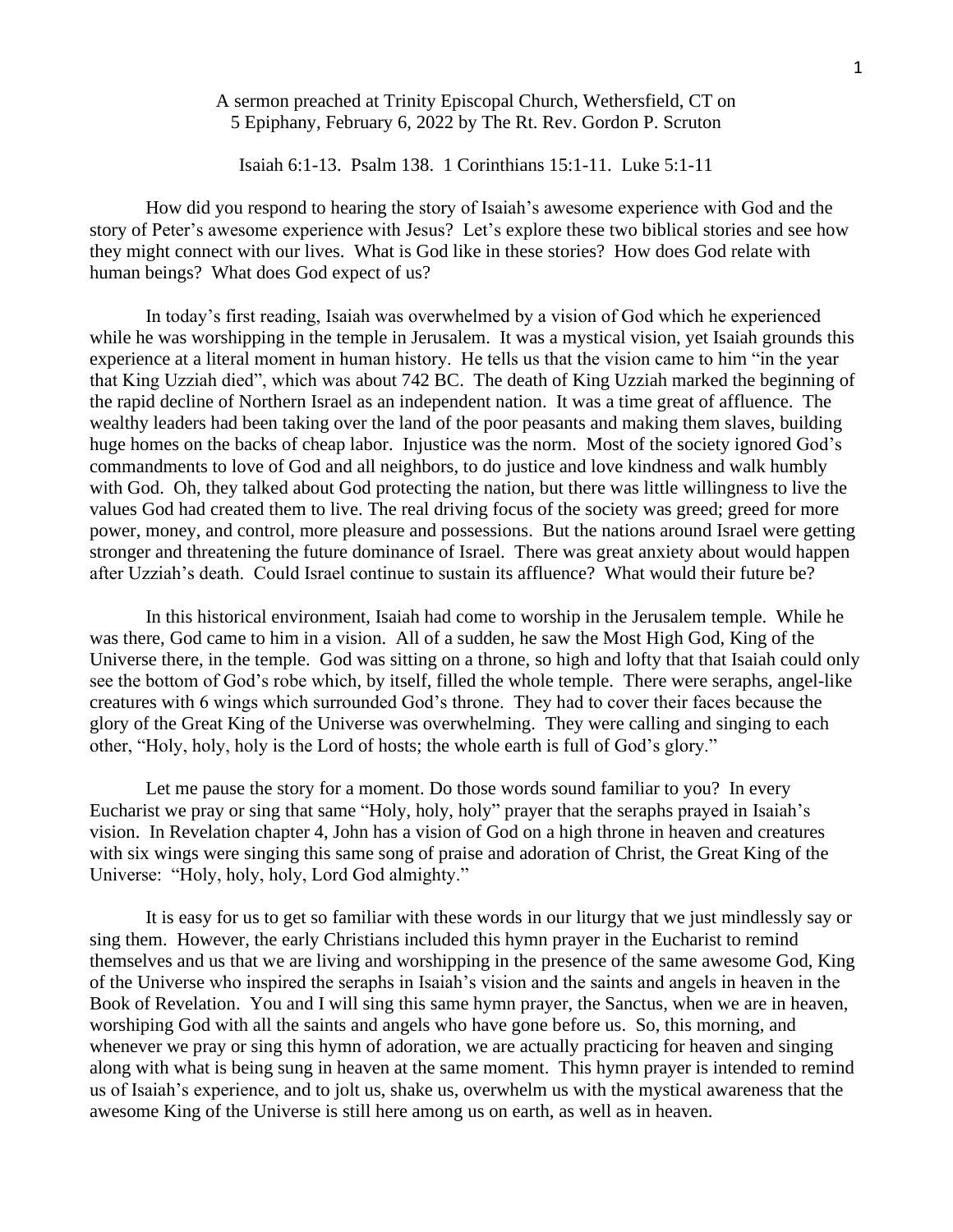Now going back to the story, Isaiah was overwhelmed by this vision of being in God's presence. Isaiah response was, "Woe is me! I'm lost. I'm out of my element, for I am a man of unclean lips and I live among a people of unclean lips; yet my eyes have seen the King, the Lord of hosts!"

Isaiah was very aware of the huge gap between the greatness of God and his small, insignificant, imperfect humanity. And Isaiah was aware that the nation in which he lived was not worthy to be in the Presence of such a great and awesome God because the lifestyle, the values which controlled and motivated his Nation were the opposite of the values and priorities God created human beings to live. Perhaps Isaiah was wondering, will I be destroyed by this great God? I know I'm not worthy to be here in God's presence.

Have you ever felt unworthy to pray or be in God's presence, like Isaiah did?

Notice that the Great God does not crush or belittle or condemn Isaiah. Instead, God sent one of the seraphs, with tongs, to take a live coal from the altar and he flew to Isaiah and touched his lips with the symbolic, holy purifying power of the burning coal. The seraph said, "Now that this has touched your lips, your guilt has departed and your sin in blotted out." Then Isaiah knew that he was both unworthy and at the same time forgiven and loved by God.

Have you noticed that some people feel overwhelmed by their unworthiness? They always think of themselves as unacceptable to God. Have you also noticed that some people seem to feel confident that they are good and worthy and are not aware of the ways in which they are not worthy before God? Isaiah models for us the authentic response of people who have been in the presence of God…they know, in the core of their being, that they are both unworthy and forgiven, made worthy by the mercy of God.

I wonder…do you experience both your unworthiness before God and God's forgiving mercy which has made you worthy to walk with God and be a friend of God's?

Then Isaiah heard the voice of God saying, "Whom shall I send, and who will go for us?" The freshly forgiven Isaiah blurted out. "Here am I; send me!" This overwhelming Great God gives dignity to Isaiah and to every person God created, imperfect as we all are, because God has a mission, a purpose for Isaiah and for every person to fulfill. Every morning, God says to each of us, will you go for us today? Will you fulfill the mission I have given for you to fulfill today, in the context of your life, at this time in history? Will you walk with me and let me show you how I want you to listen, love, serve and live my way of justice and truth, peace and love during all your interactions and choices and thoughts and words this day?

Isaiah's mission was very difficult. He kept telling people that God wanted them to change their destructive ways of living, which were contrary to God's commands. But no one changed. So, God allowed the Assyrian armies to totally destroy the Northern Kingdom of Israel in 722 BC, just 20 years after King Uzziah died. They are only remembered as the Lost Tribes of Israel.

Now, let's skip ahead about 700 years and spend a few minutes with Peter and one of his early experiences with Jesus. Have you ever imagined what it would be like for you to spend time with Jesus? What would you say to Jesus? What might Jesus say to you?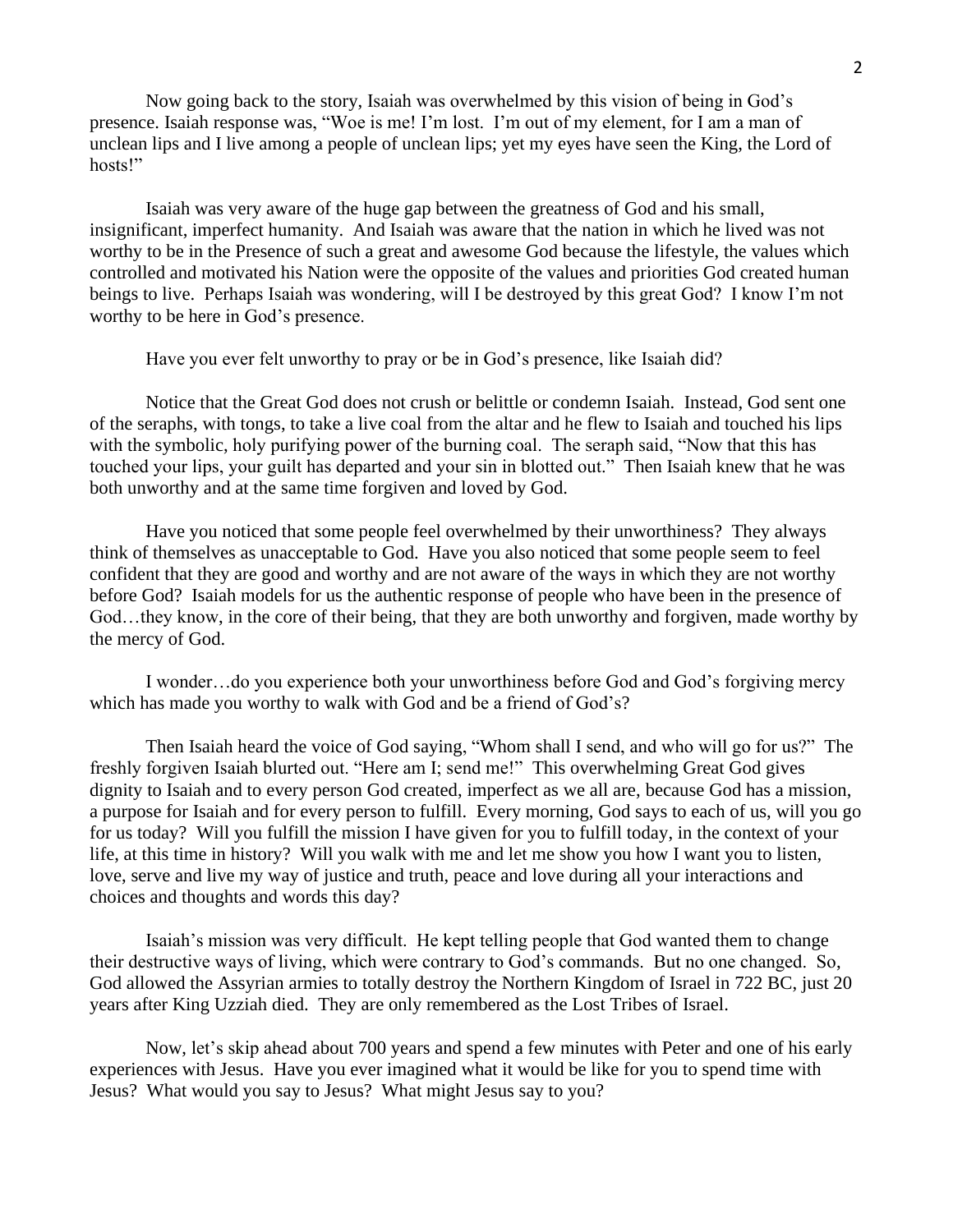In today's Gospel, Jesus comes to meet Peter while he is mending his fishing nets on the shore of the Sea of Galilee, after an unsuccessful night of fishing. Crowds were gathering to listen to Jesus speak and they were pressing to get close to Jesus. So Jesus got into Peter's boat and asked Peter to take the boat out a little ways from the shore and anchor it there, so Jesus could sit down in the boat and teach without the crowds overwhelming him.

When Jesus had finished teaching, he said to Peter, "Put out into the deep water and let down your nets for a catch." This really irritated Peter. After all, Peter was a commercial fisherman. He knew about catching fish. This Jesus was a carpenter and a rabbi. What did he know about fishing? Yet, even in his irritation, Peter also knew that there was something about Jesus that he needed to respect. So, Peter, reluctantly said, "Master, (notice what deep respect Peter already had for Jesus, to call him Master) we have worked all night long but have caught nothing. Yet if you say so, I will let down the nets." So they reluctantly dragged their nets back into the boat and went back out on the lake. When they got to the deep water and let down their nets, they caught so many fish that their nets were bulging and breaking. They had to call their partners to come in another boat to help them drag in the net overflowing with fish.

Now, how would you respond to this surprisingly huge catch of fish? Would you have started thinking about all the money you could make on this huge haul and what you would buy with the money? Peter had a very different response. He was more overwhelmed by who Jesus was than by the number of fish. Who is this rabbi who knows more about fishing and more about life than I do? As soon as they got to shore, Peter knelt down at Jesus' knees saying, "Go away from me, Lord, for I am a sinful man!"

Notice how Peter's response was like Isaiah's response? I am not worthy to be with you, Jesus. You are way out of my class, way beyond my understanding. We can't work together because I'm too different from you.

Jesus responds to Peter much like God responded to Isaiah's confession of his unworthiness. Jesus said, "Don't be afraid; from now on you will be" working alongside me, drawing people into a life-giving relationship with God. Jesus gave Peter the dignity, in the midst of his unworthiness, to have a mission, working alongside Jesus as his friend, to bring healing and hope to people in need.

Luke concludes the story by saying, when they had brought their boats to shore, they left everything, including all the fish they had just caught, and followed Jesus. Jesus was their greatest treasure. They lived the rest of their very imperfect lives as friends and companions with Christ.

Most of us have not had the kind of dramatic experiences of God that Isaiah and Peter did. But most of us have probably had moments when we were profoundly aware of the greatness and nearness of God. In what ways, in what moments have you experienced little glimpses of the awesome greatness and nearness of God?...

Have you ever experienced your unworthiness, your smallness in comparison to the greatness of God?...

Have you experienced God's forgiveness of your flaws and failures and God's loving respect for your dignity and worth?